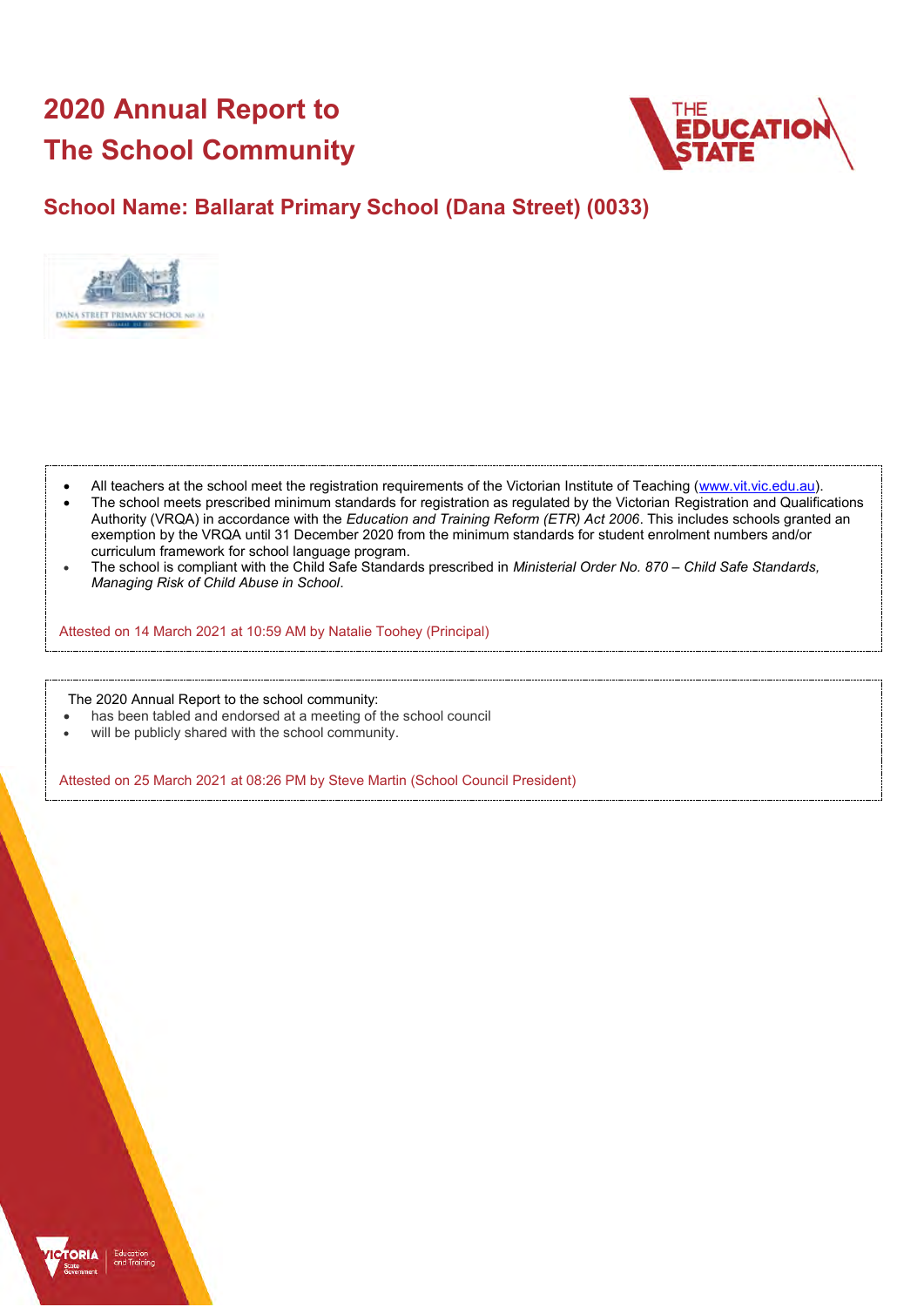

# How to read the Annual Report

## What has changed for the 2020 Annual Report?

#### **Improved appearance**

The appearance of the Performance Summary has been updated to more clearly represent information and to assist interpretation and comparison of individual school's data with state averages and similar school groups.

#### **School performance data**

The Victorian community's experience of COVID-19, including remote and flexible learning, had a significant impact on normal school operations. This impacted the conduct of assessments and surveys. Readers should be aware of this when interpreting the Performance Summary.

For example, in 2020 school-based surveys ran under changed circumstances, and NAPLAN was not conducted. Absence and attendance data may have been influenced by local processes and procedures adopted in response to remote and flexible learning.

Schools should keep this in mind when using this data for planning and evaluation purposes. Those schools who participated in the Student Attitudes to School survey in 2020 should also refer to the advice provided regarding the consistency of their data.

## What does the *'About Our School'* section refer to?

The About Our School section provides a brief background on the school, an outline of the school's performance over the year and future directions.

The 'School Context' describes the school's vision, values and purpose. Details include the school's geographic location, size and structure, social characteristics, enrolment characteristics and special programs.

The 'Framework for Improving Student Outcomes (FISO)' section includes the improvement initiatives the school has selected and the progress they have made towards achieving them.

## What does the *'Performance Summary'* section of this report refer to?

The Performance Summary includes the following:

#### **School Profile**

- student enrolment information
- the school's 'Student Family Occupation and Education' category
- a summary of parent responses in the Parent Opinion Survey, shown against the statewide average for Primary schools
- school staff responses in the area of School Climate in the School Staff Survey, shown against the statewide average for Primary schools

#### **Achievement**

- English and Mathematics for Teacher Judgements against the curriculum
- English and Mathematics for National Literacy and Numeracy tests (NAPLAN). *Note: NAPLAN tests were not conducted in 2020*

### **Engagement**

Student attendance at school

### **Wellbeing**

Student responses to two areas in the Student Attitudes to School Survey:

- Sense of Connectedness
- Management of Bullying

Results are displayed for the latest year and the average of the last four years (where available).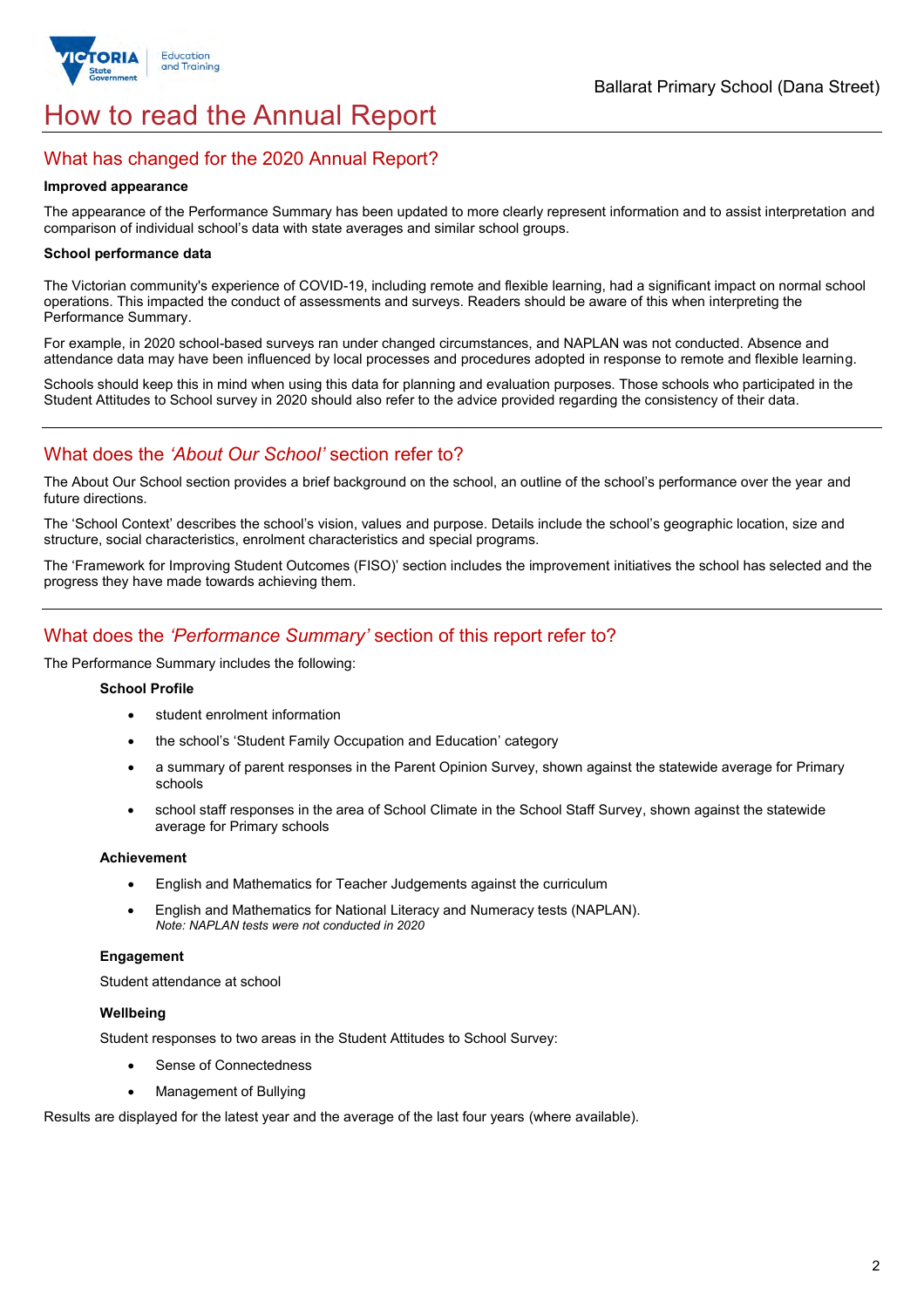

# How to read the Annual Report (continued)

## What do *'Similar Schools'* refer to?

Similar Schools are a group of Victorian government schools with similar characteristics to the school.

This grouping of schools has been created by comparing each school's socio-economic background of students, the number of non-English speaking students and the school's size and location.

## What does *'NDP'* or '*NDA*' mean?

'NDP' refers to no data being published for privacy reasons or where there are insufficient underlying data. For example, very low numbers of participants or characteristics that may lead to identification will result in an 'NDP' label. For the 2020 Student Attitudes to School survey, specifically, the similar school group averages are replaced by 'NDP' where less than 50% of schools in a given similar school group did not participate in the 2020 survey.

'NDA' refers to no data being available. Some schools have no data for particular measures due to low enrolments. There may be no students enrolled in some year levels, so school comparisons are not possible.

Note that new schools only have the latest year of data and no comparative data from previous years. The Department also recognises unique circumstances in Specialist, Select Entry, English Language, Community Schools and schools that changed school type recently, where school-to-school comparisons are not appropriate.

## What is the *'Victorian Curriculum'*?

The Victorian Curriculum F–10 sets out what every student should learn during his or her first eleven years of schooling. The curriculum is the common set of knowledge and skills required by students for life-long learning, social development and active and informed citizenship.

The Victorian Curriculum is assessed through teacher judgements of student achievement based on classroom learning.

The curriculum has been developed to ensure that school subjects and their achievement standards enable continuous learning for all students, including students with disabilities.

The 'Towards Foundation Level Victorian Curriculum' is integrated directly into the curriculum and is referred to as 'Levels A to D'.

'Levels A to D' may be used for students with a disability or students who may have additional learning needs. These levels are not associated with any set age or year level that links chronological age to cognitive progress (i.e. there is no age expected standard of achievement for 'Levels A to D').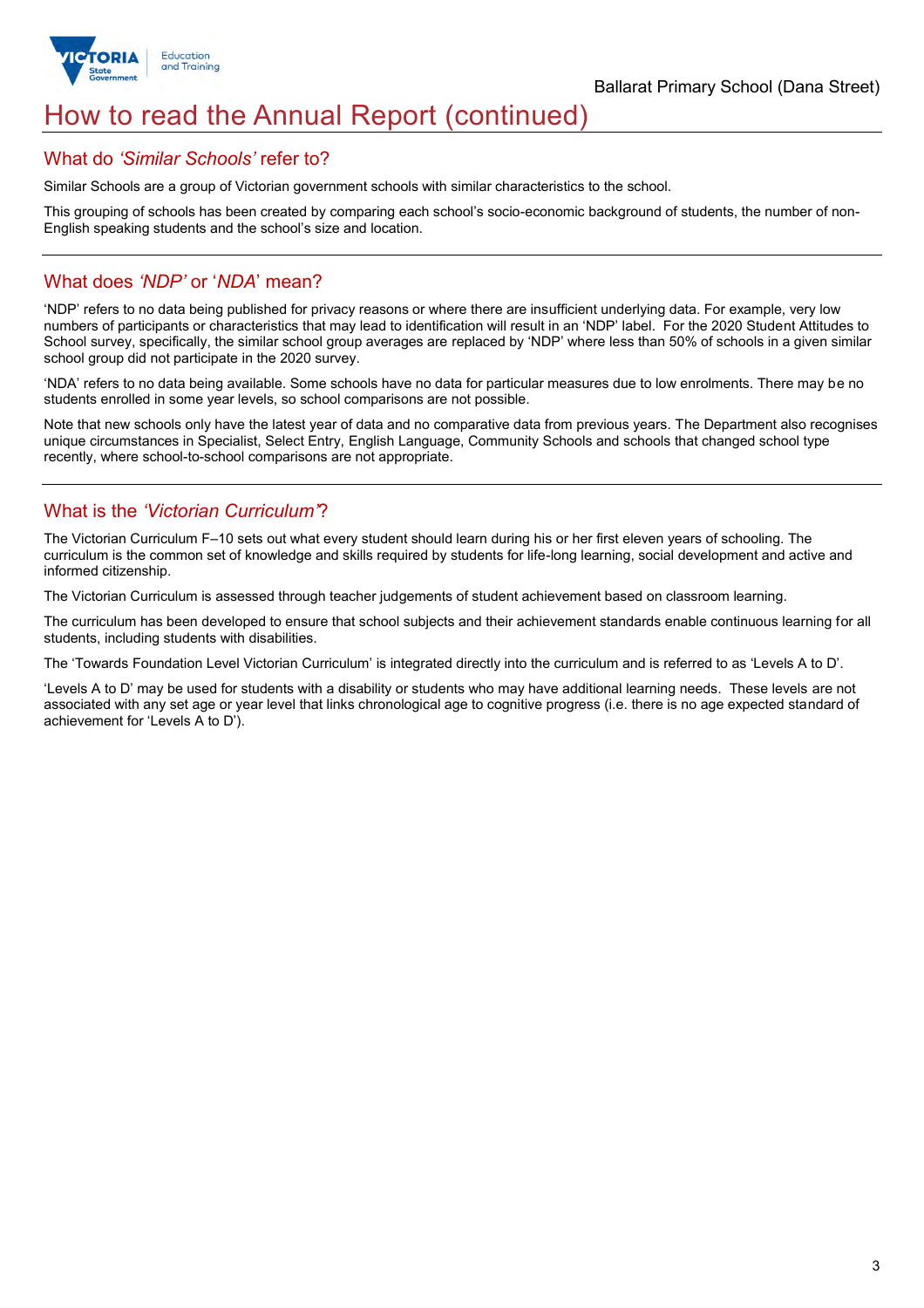

# **About Our School**

## **School context**

Ballarat Primary School (Dana Street) is located in the Ballarat central business district and in 2020 had a student enrolment of approximately 250.The school is Ballarat's oldest Victorian Government primary school and was established in 1857. It has played and continues to play a significant role in the education community of Ballarat. Practices reflect the belief that education is a process of growth, underpinned by the community values of respect, care, responsibility, inclusion, tolerance, understanding and excellence. The core purpose of the school is to provide a comprehensive education for all students. This is accomplished in a climate of engagement, inclusion and enjoyment. We employ effective communication, strong teamwork and the use of evidence-based, explicit teaching and learning strategies which enable students to reach their academic, social, emotional and physical potential.

In 2020, the school had 26 staff: Principal class, Teaching staff and Education Support staff. The school was organised into 11 learning groups, supported by specialist Visual and Performing Arts, LOTE (Japanese), Intercultural Studies and Physical Education. In addition, the school has a strong English as an Additional Language (EAL) program and has International School accreditation. This enhances the comprehensive and engaging teaching and learning programs for the diverse student community.

All students and families are supported through evidence-based wellbeing programs and strategies aimed at developing responsibility, resilience and social, emotional and physical potential.

## **Framework for Improving Student Outcomes (FISO)**

The Framework for Improving Student Outcomes (FISO) has four priority areas - Excellence in teaching and learning, Professional leadership, Positive climate for learning and Community engagement in learning. Ballarat Primary School (Dana St) implements practices to enhance all four priority areas.

2020 was the year of review for Ballarat Primary School, and the final year of a four year Strategic Plan. The school conducted a deep and analytical review throughout 2020, and the entire review process was quite unique, being among the first in the state to be wholly conducted online.

The Covid-19 pandemic and related periods of remote learning had an impact on the work of the school and data collection.

The school had created an A.I.P. which worked towards its visions and goals. In 2020, the school focused on "Building Practice Excellence', in the core area of Writing , and "Curriculum Planning and Assessment" in the area of Numeracy. Other FISO areas that were the focus of 2020 were "Building Leadership Teams" and "Building Communities". Equity funding was targeted towards professional learning to further build practice excellence and enhance student learning, particularly in the areas of Writing, Number and Student Wellbeing. In Literacy, Equity funding was targeted at building classroom libraries, embedding Writing cycles and implementing the school's word study teaching. In Numeracy, Equity funding was used for professional learning in order to build staff capacity in teaching Numeracy. A great deal of work was done in the student Wellbeing area, particularly as remote learning impacted our students. Connectedness became a high priority, and a great deal of emphasis was placed on ensuring our students and families could communicate with their teachers and other staff during remote learning. We were unable to prioritise PLC Inquiry cycles throughout the year due to the shift of focus onto more urgent matters.

## **Achievement**

Ballarat Primary School (Dana St) achieved results above expected for our school type in teacher judgements against the Victorian Curriculum in English and Mathematics. In 2020, the Victorian Curriculum was implemented in classrooms and specialist programs.

Unfortunately NAPLAN assessments were not completed nationally in 2020, hence there is no NAPLAN data tto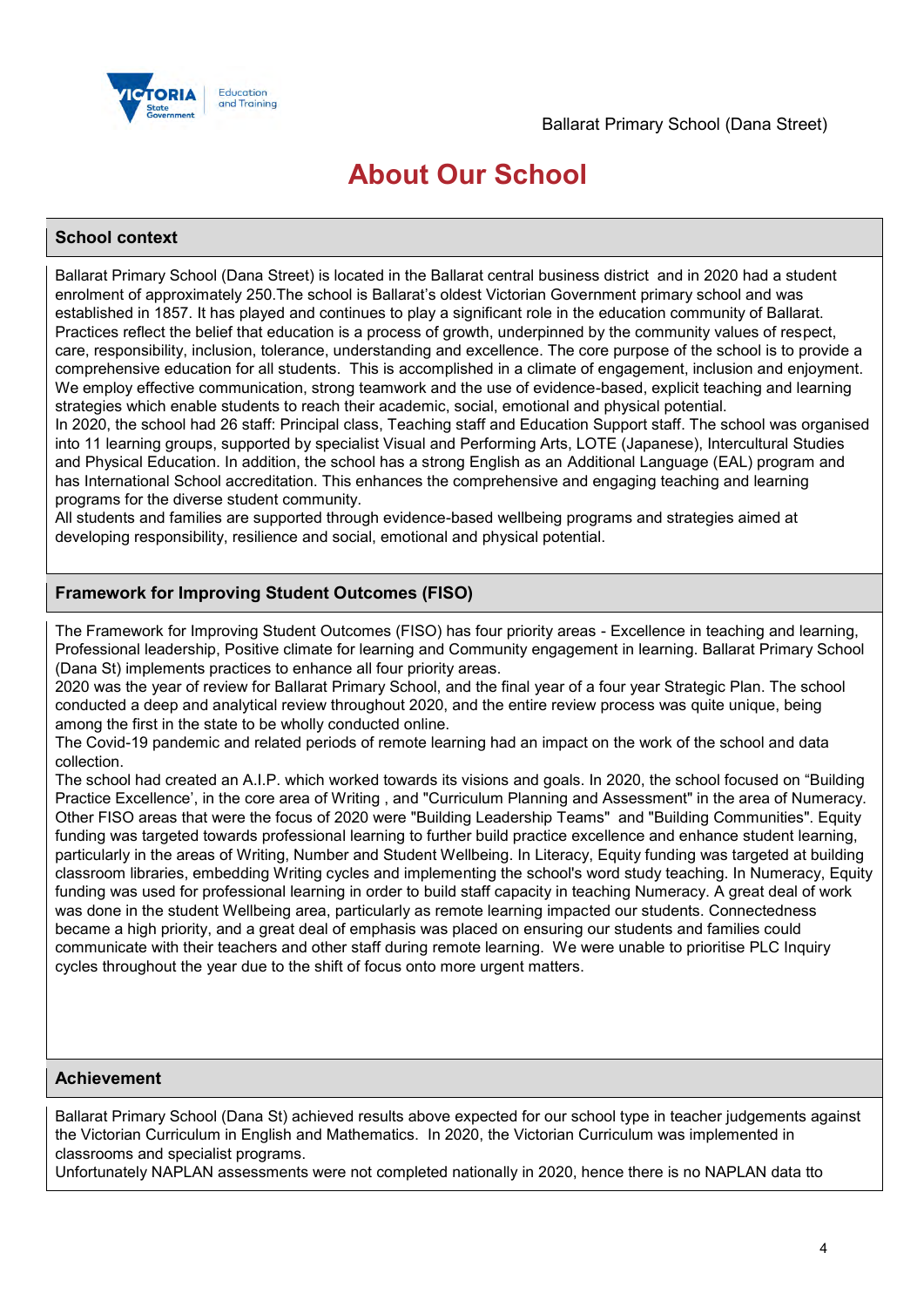## Ballarat Primary School (Dana Street)



### reference.

The school is committed to providing high quality teaching and learning to maximise the learning growth for all students. In 2020, the school continued to focus on the priority areas of literacy and numeracy, with improved practices implemented in classrooms. Student growth was targeted in the areas of Writing and Numeracy, with associated professional learning focused on these areas.

The use of numeracy consultant (Andrea Hillbrick) has helped continue to build teaching capacity and knowledge of creating rich assessment to then create formative assessment tasks. The focus was on tasks that 'travel' across days, cross checks and teaching strategies within numeracy lessons. Warm up, Learning Intentions and Success Criteria have become an embedded aspect of lesson plans within Numeracy. Staff worked on teaching strategies within small focus groups and howto use the data from cross checks to then inform focus groups.

Each teaching unit have now been allocated 2 hours planning time so they can work collaboratively together. Units use this time to use information from their cross checks to drive their planning. These two hours have been fundamental in developing consistency within teaching across classes in each unit.

Staff have personalised their data with student names by establishing their baseline data for Number, Reading and Writing each semester. This has assisted teachers with planning differentiated tasks on a week to week basis by using the data to plan for their students and cohort. The data is constantly revisited and reviewed.

The Literacy AIP team has continued to refine the school's approach to Writing through refining documents related to Writing and Word Study. Teaching units have used their planning days to collaboratively plan their Writing Cycles for the upcoming term. This is evidenced by their planners and consistency of teaching between classrooms. Their weekly planners clearly demonstrate the stage of the cycle that they are up to and demonstrate use of the school's Instructional Model and explicit teaching by using the same vocabulary. These include individualised sections for each component of the Instructional Model.

Teachers use their data from hot and cold writes to assess the learning needs of their students and to see student growth throughout the Writing Cycles. Teachers also use the goals from their students' ILPs to plan for differentiated instruction within Literacy.

The use of Writer's Notebooks has helped engage students in their work actively since work as it allows them to choose the idea that they like the most to elaborate on. Students have also been offered multiple options on how to publish their pieces to create further opportunities for student voice and agency.

In 2020, there was a strong focus on peer observations. This focus was around the HITS as well as the Instructional Model. Many staff decided to choose a focus around focused teaching groups within numeracy lessons. This has allowed staff to further develop their knowledge of teaching strategies to use within numeracy focus groups as well as feedback for students during this time.

In 2021, Literacy and Numeracy will continue to be major areas of focus, with the Instructional model, team planning and consistent, high impact teaching practices embedded in all classrooms.

## **Engagement**

Ballarat Primary School (Dana St) has achieved positive student attendance rates with average rates from 92-95% F-6.The school records less absences than expected, compared to similar schools. Absences are promptly followed up, with support offered to families where attendance is a concern. Student attendance is given a high profile in the newsletter and in classrooms. High expectations for learning are promoted in all areas of the school. Absences were more challenging to calculate throughout remote learning. At times, students were completing work but unable to log in to classroom meetings due to technology issues. Likewise, there may have been students logging in but not completing as much time on task as considered desirable. The platform and digital tasks used during remote learning were judged by many students to be highly engaging.

The school implements a curriculum that supports student engagement. Through the consistent use of high impact teaching strategies such as learning intentions and success criteria, student goal-setting, worked examples, explicit teaching and consistent lesson structure, students are actively involved in their learning. Staff are actively engaging students in lessons, with authentic choices becoming more widespread- in texts, choice in challenging tasks and content within inquiry type units of work. The 1:1 netbook program from grade three to grade six and the implementation of the school's digital technologies scope and sequence enhances student voice and engagement in their learning, with students using the technology as a tool to create and connect. The integration of subject areas such as Science, History, Geography and Design Technologies into meaningful units of work, supports students with authentic learning experiences and thus increases engagement.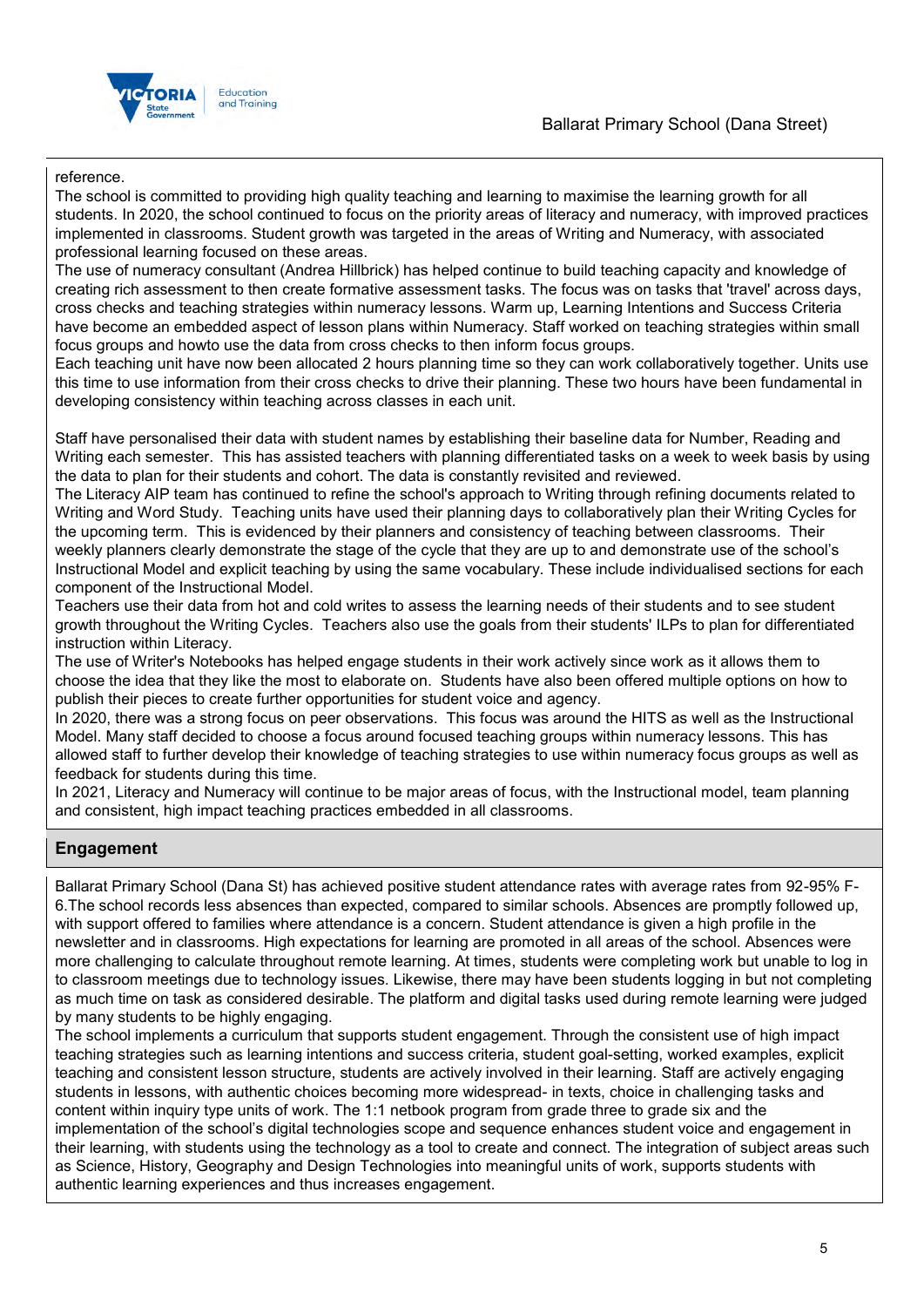

High quality specialist and extra-curricular programs also enhance student engagement. These are valued by the school community.

## **Wellbeing**

The school has prioritised and dedicated in-school professional development to support student well-being. The use of timely teaching and learning sessions have given the Well-being and Engagement Team the opportunity to present and reinforce initiatives, such as The Zones of Regulation, Circle Time and setting of individual student goals. Remote learning resulted in prioritised wellbeing supports for staff and students, both during remote learning and when back onsite. The school implemented the use of the digital platform, Class Dojo. This has allowed teachers to communicate, engage with and facilitate learning with students remotely. All class teachers have used this platform to communicate weekly with families about future learning focuses, through the use of weekly snap shots. Specialist teachers have also used this platform to communicate important information to families.

Staff have been open and reflective when trialing new ideas (such as remote Circle Time sessions, the Zones of Regulation and the Regulation Station) and each classroom has developed a student-led display that reflects the whole school approach to emotional regulation. Respectful Relationships is taught across all year levels, following a school scope and sequence and emerging relationships with partner schools have given our school positive contacts for future collaboration and continual improvement in our delivery of the RRRR materials.

Unit planners include time allocated for Circle Time, Respectful Relationships and the use of our instructional model in all planning, allows for growth mindset to be identifies in learning intentions and success criteria.

Circle Time is embedded in practice with sessions held weekly in every grade level. Growth mindset language has also been incorporated into success criteria and day-to-day experiences. School values have continued to be reinforced in all areas of school life with prestigious awards given termly to excellent examples in each area. The inclusion of clubs and the Play Pod have seen students outside play increase in creativity and positive peer interactions .

## **Financial performance and position**

Ballarat Primary School (Dana St) met budget expectations for revenue and expenditure. A substantial amount of money was spent on carpeting and furniture. In 2020, the school received \$43,646 in Equity Funding, which was targeted towards the A.I.P. focus areas of Writing, Number and Wellbeing.

The school has taken care to present monthly finance details at all School Council meetings.

All funds held by the school as at 31.12.2020 were reported and certified by School Council at the February 2021 meeting, with the Financial Commitment Summary being presented.

The surplus, moving forward, will be targeted at programs implemented in 2021. A large amount of money was carried forward to co-contribute to the VSBA-led minor works project for the school's oval. The school was successful in gaining a \$500,000 minor works grant late in 2020, which will be carried out during 2021.

> **For more detailed information regarding our school please visit our website at <http://www.danaps.vic.edu.au/>**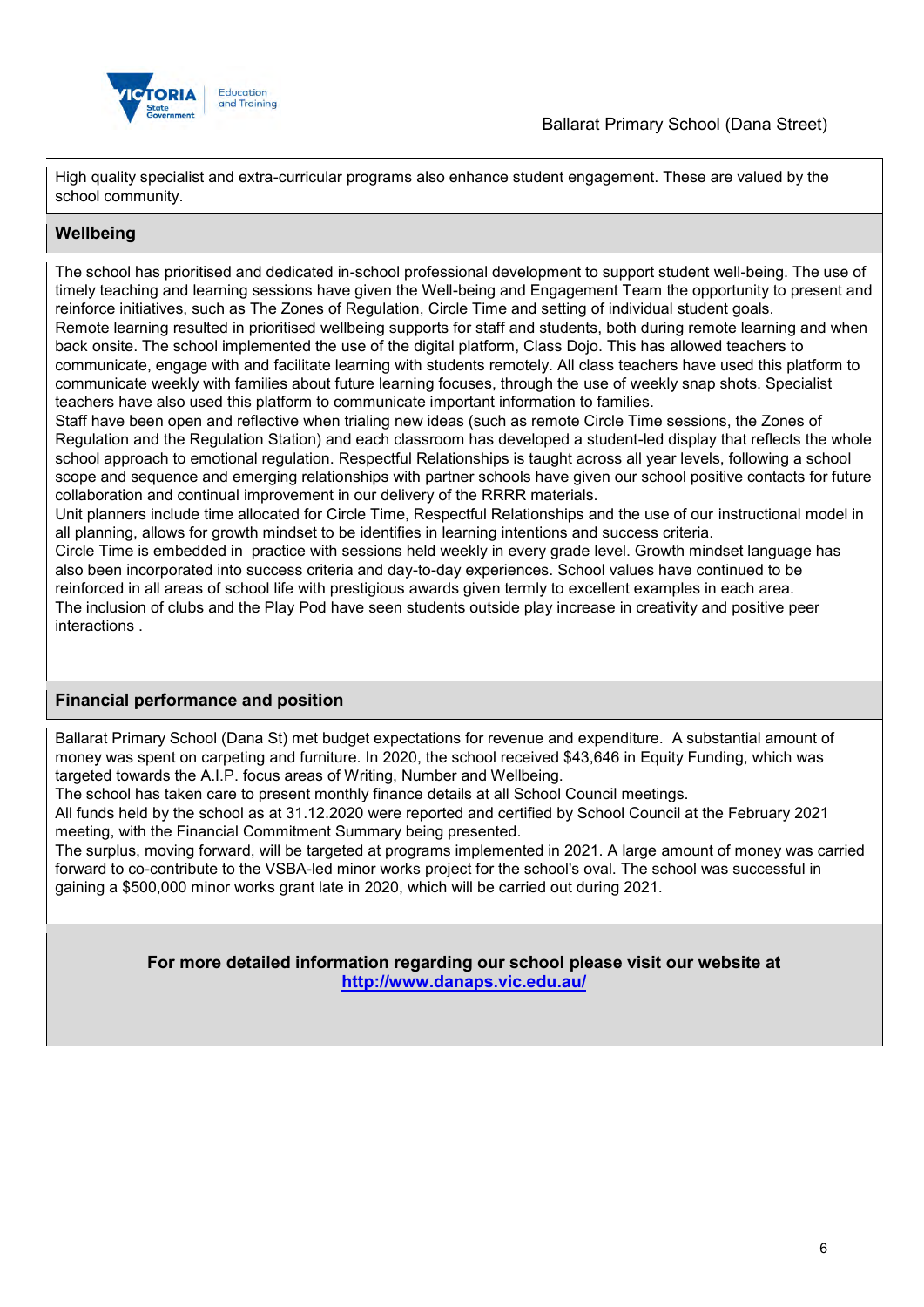

# **Performance Summary**

The Performance Summary for government schools provides an overview of how this school is contributing to the objectives of the Education State and how it compares to other Victorian Government schools.

All schools work in partnership with their school community to improve outcomes for children and young people. Sharing this information with parents and the wider school community helps to support community engagement in student learning, a key priority of the Framework for Improving Student Outcomes.

Refer to the 'How to read the Annual Report' section for help on how to interpret this report.

## SCHOOL PROFILE

#### **Enrolment Profile**

A total of 251 students were enrolled at this school in 2020, 132 female and 119 male.

5 percent of students had English as an additional language and 2 percent were Aboriginal or Torres Strait Islander.

#### **Overall Socio-Economic Profile**

The overall school's socio-economic profile is based on the school's Student Family Occupation and Education index (SFOE) which takes into account parents' occupations and education.

Possible socio-economic band values are: Low, Low-Medium, Medium and High.

This school's socio-economic band value is: Low - Medium

#### **Parent Satisfaction Summary**

The percent endorsement by parents on their school satisfaction level, as reported in the annual Parent Opinion Survey.

Percent endorsement indicates the percent of positive responses (agree or strongly agree) from parents who responded to the survey.



#### **School Staff Survey**

The percent endorsement by staff on School Climate, as reported in the annual School Staff Survey.

Percent endorsement indicates the percent of positive responses (agree or strongly agree) from staff who responded to the survey. Data is suppressed for schools with three or less respondents to the survey for confidentiality reasons.



Percent endorsement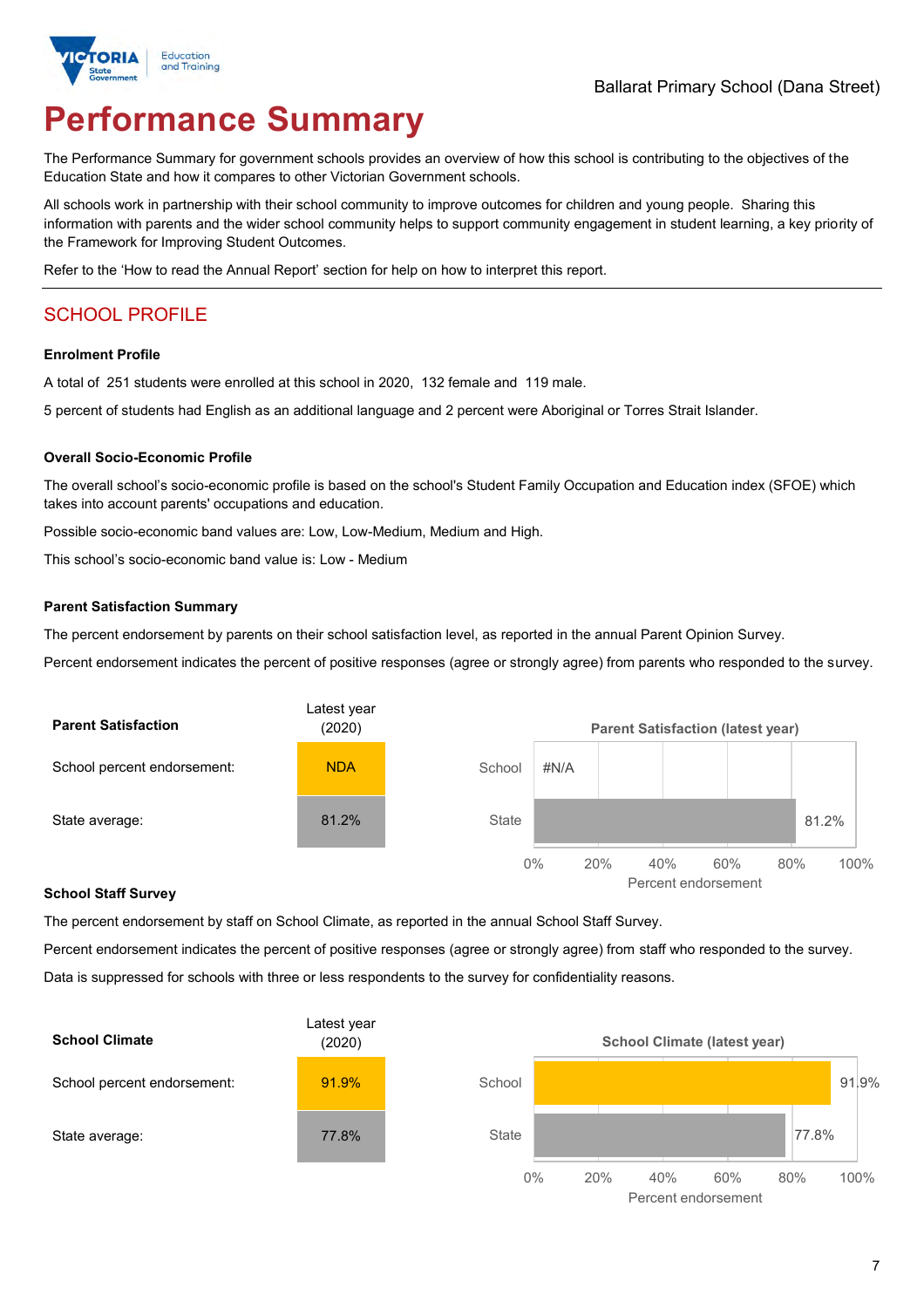

## ACHIEVEMENT

*Key: 'Similar Schools' are a group of Victorian government schools that are like this school, taking into account the school's socioeconomic background of students, the number of non-English speaking students and the size and location of the school.*

### **Teacher Judgement of student achievement**

Percentage of students working at or above age expected standards in English and Mathematics.



### **NAPLAN**

NAPLAN tests were not conducted in 2020.

### **NAPLAN Learning Gain**

NAPLAN learning gain is determined by comparing a student's current year result to the results of all 'similar' Victorian students (i.e. students in all sectors in the same year level who had the same score two years prior).

NAPLAN tests were not conducted in 2020.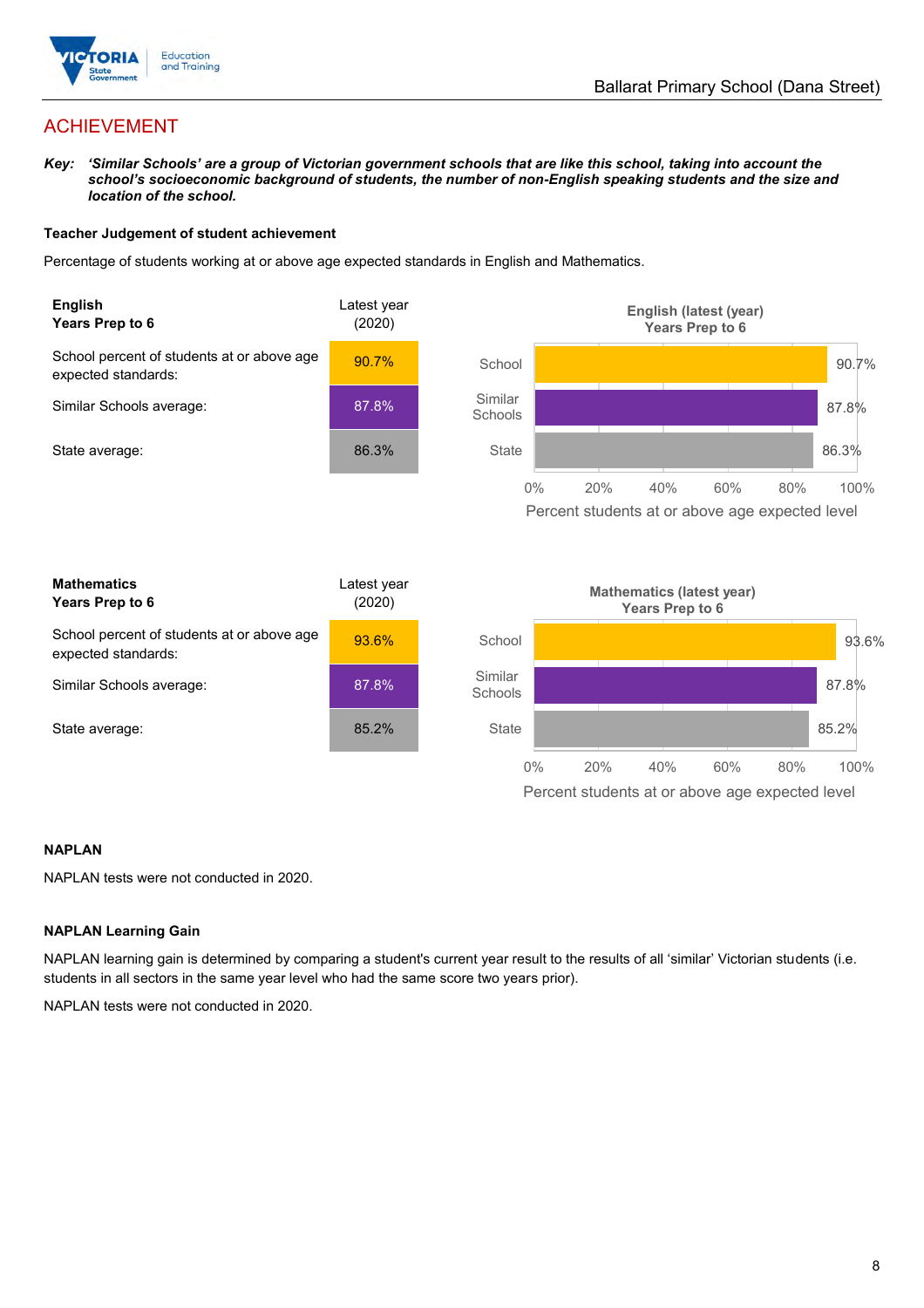

## ENGAGEMENT

*Key: 'Similar Schools' are a group of Victorian government schools that are like this school, taking into account the school's socioeconomic background of students, the number of non-English speaking students and the size and location of the school.*

### **Average Number of Student Absence Days**

Absence from school can impact on students' learning. Common reasons for non-attendance include illness and extended family holidays. Absence and attendance data in 2020 may have been influenced by local processes and procedures adopted in response to remote and flexible learning.



### **Attendance Rate (latest year)**

|                                             | Prep | Year 1 | Year 2 | Year 3 | Year 4 | Year 5 | Year 6 |
|---------------------------------------------|------|--------|--------|--------|--------|--------|--------|
| Attendance Rate by year level<br>$(2020)$ : | 95%  | 94%    | 94%    | 93%    | 94%    | 92%    | 94%    |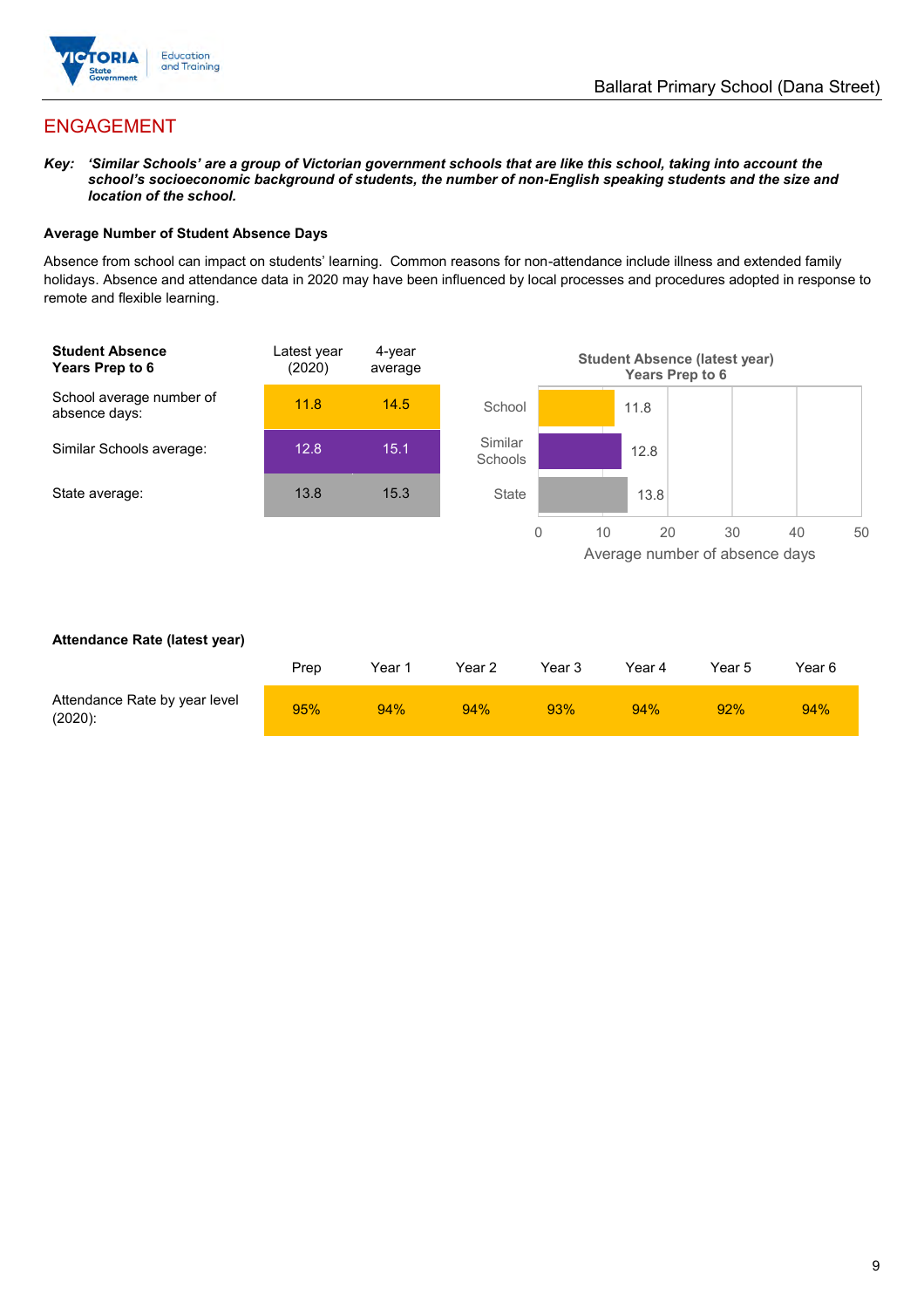

## WELLBEING

*Key: 'Similar Schools' are a group of Victorian government schools that are like this school, taking into account the school's socioeconomic background of students, the number of non-English speaking students and the size and location of the school.*

#### **Student Attitudes to School – Sense of Connectedness**

The percent endorsement on Sense of Connectedness factor, as reported in the Attitudes to School Survey completed annually by Victorian Government school students, indicates the percent of positive responses (agree or strongly agree).

Schools who participated in the Student Attitudes to School survey in 2020 should refer to the advice provided regarding the consistency of their data.



*methodology in 2020, data are often not comparable with previous years or within similar school groups. Care should be taken when interpreting these results.*

### **Student Attitudes to School – Management of Bullying**

The percent endorsement on Management of Bullying factor, as reported in the Attitudes to School Survey completed annually by Victorian Government school students, indicates the percent of positive responses (agree or strongly agree).

Schools who participated in the Student Attitudes to School survey in 2020 should refer to the advice provided regarding the consistency of their data.



*Due to lower participation rates and differences in collection methodology in 2020, data are often not comparable with previous years or within similar school groups. Care should be taken when interpreting these results.*

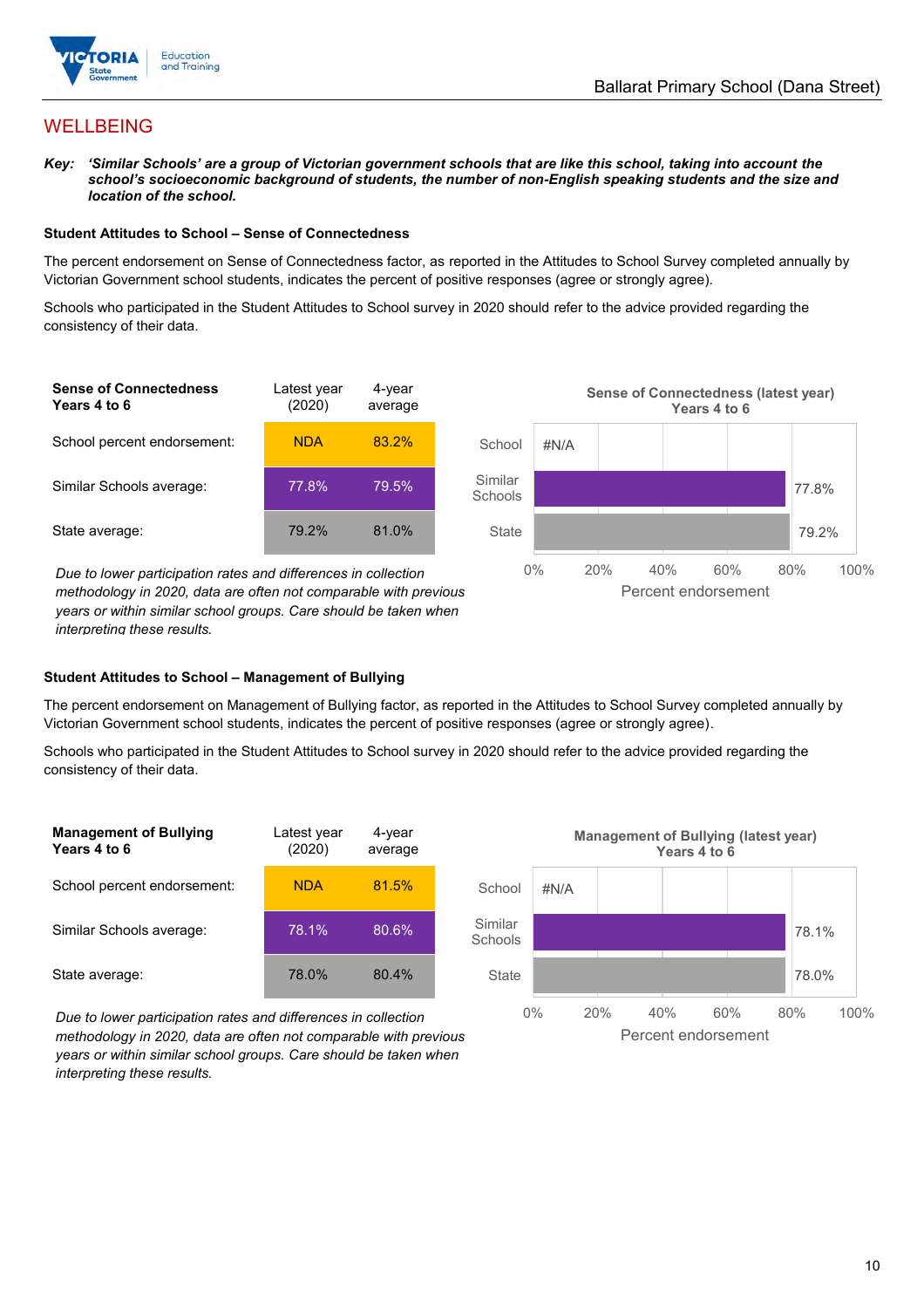

# **Financial Performance and Position**

FINANCIAL PERFORMANCE - OPERATING STATEMENT SUMMARY FOR THE YEAR ENDING 31 DECEMBER, 2020

| <b>Revenue</b>                  | <b>Actual</b> |
|---------------------------------|---------------|
| <b>Student Resource Package</b> | \$2,087,466   |
| Government Provided DET Grants  | \$435,883     |
| Government Grants Commonwealth  | \$9,550       |
| Government Grants State         | <b>NDA</b>    |
| Revenue Other                   | \$571         |
| <b>Locally Raised Funds</b>     | \$68,777      |
| <b>Capital Grants</b>           | <b>NDA</b>    |
| <b>Total Operating Revenue</b>  | \$2,602,247   |

| Equity <sup>1</sup>                                 | <b>Actual</b> |
|-----------------------------------------------------|---------------|
| Equity (Social Disadvantage)                        | \$43,646      |
| Equity (Catch Up)                                   | <b>NDA</b>    |
| <b>Transition Funding</b>                           | <b>NDA</b>    |
| Equity (Social Disadvantage - Extraordinary Growth) | <b>NDA</b>    |
| <b>Equity Total</b>                                 | \$43.646      |

| <b>Expenditure</b>                    | <b>Actual</b> |
|---------------------------------------|---------------|
| Student Resource Package <sup>2</sup> | \$1,988,643   |
| Adjustments                           | <b>NDA</b>    |
| <b>Books &amp; Publications</b>       | \$9,685       |
| Camps/Excursions/Activities           | \$7,307       |
| <b>Communication Costs</b>            | \$3,617       |
| Consumables                           | \$68,623      |
| Miscellaneous Expense <sup>3</sup>    | \$15,123      |
| <b>Professional Development</b>       | \$11,164      |
| Equipment/Maintenance/Hire            | \$22,111      |
| <b>Property Services</b>              | \$79,292      |
| Salaries & Allowances <sup>4</sup>    | \$118,066     |
| <b>Support Services</b>               | \$32,961      |
| Trading & Fundraising                 | \$9,459       |
| Motor Vehicle Expenses                | <b>NDA</b>    |
| Travel & Subsistence                  | <b>NDA</b>    |
| <b>Utilities</b>                      | \$24,588      |
| <b>Total Operating Expenditure</b>    | \$2,390,638   |
| <b>Net Operating Surplus/-Deficit</b> | \$211,609     |
| <b>Asset Acquisitions</b>             | \$11,475      |

(1) The equity funding reported above is a subset of the overall revenue reported by the school.

(2) Student Resource Package Expenditure figures are as of 01 Mar 2021 and are subject to change during the reconciliation process.

(3) Miscellaneous Expenses include bank charges, administration expenses, insurance and taxation charges.

(4) Salaries and Allowances refers to school-level payroll.